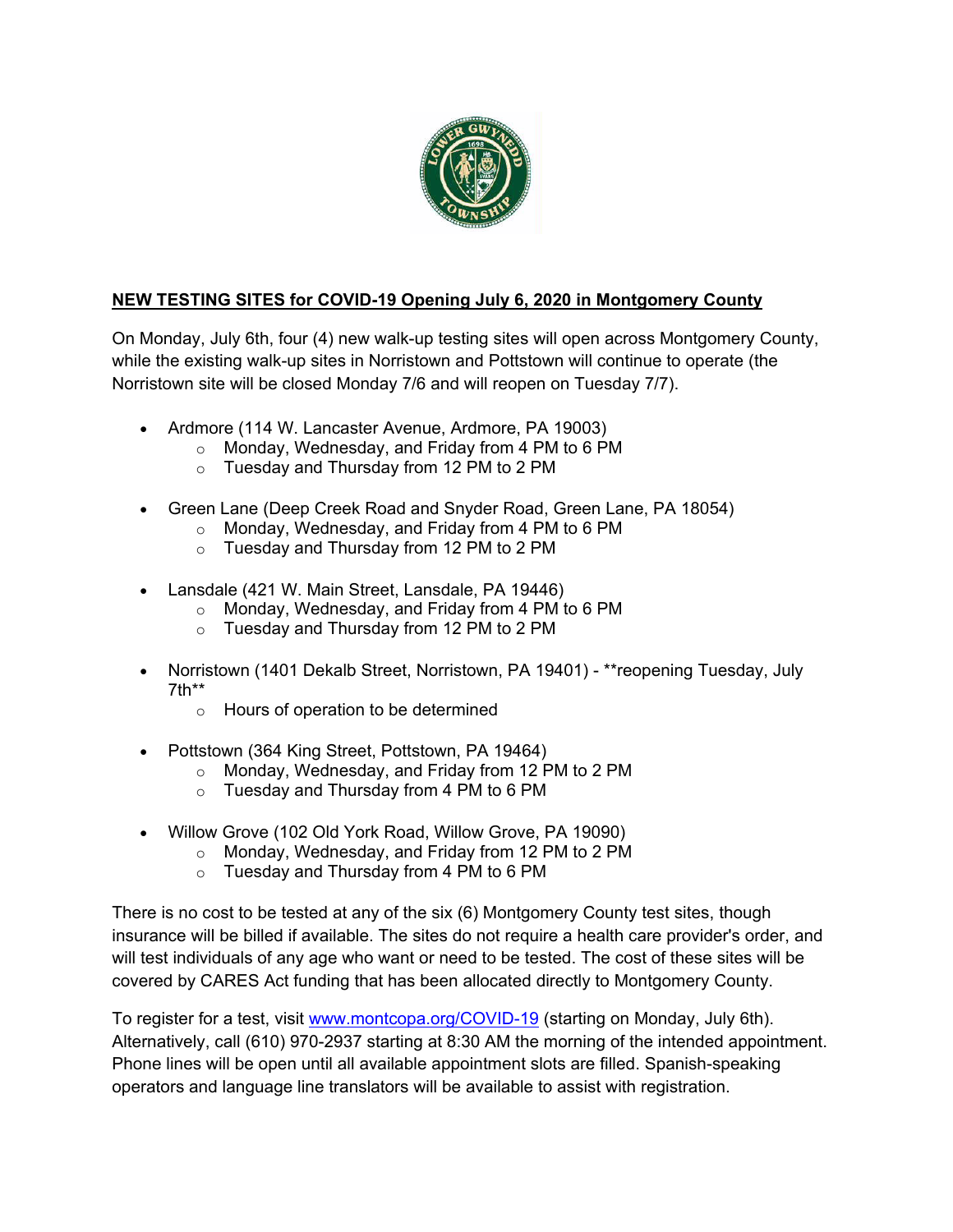# **Mask Wearing Now Mandatory Per Governor's Order**

Governor Wolf yesterday announced that masks must be worn whenever anyone leaves home.

"This mask wearing order is essential to stopping the recent increase in COVID-19 cases we have seen in Pennsylvania," Gov. Wolf said. "Those hot spots can be traced to situations where Pennsylvanians were not wearing masks or practicing social distancing - two practices that must be adhered to if we want to maintain the freedoms we have in place under our reopening."

#### Click here to read the governor's order

Lower Gwynedd, along with all of Montgomery County, is in the green phase of reopening. The Township Building remains open but appointments are necessary. Please call 215-646-5302 to schedule a visit. Please note that the Township Building is closed tomorrow, July 3, in observance of July 4<sup>th</sup>.

If possible, please conduct business online or by phone to for the health and safety of yourself and staff.

Township playgrounds, basketball courts and tennis courts will be opening during the green phase.

Click here for Pennsylvania's Green Phase guidelines

Click here for reopening guidance from Montgomery County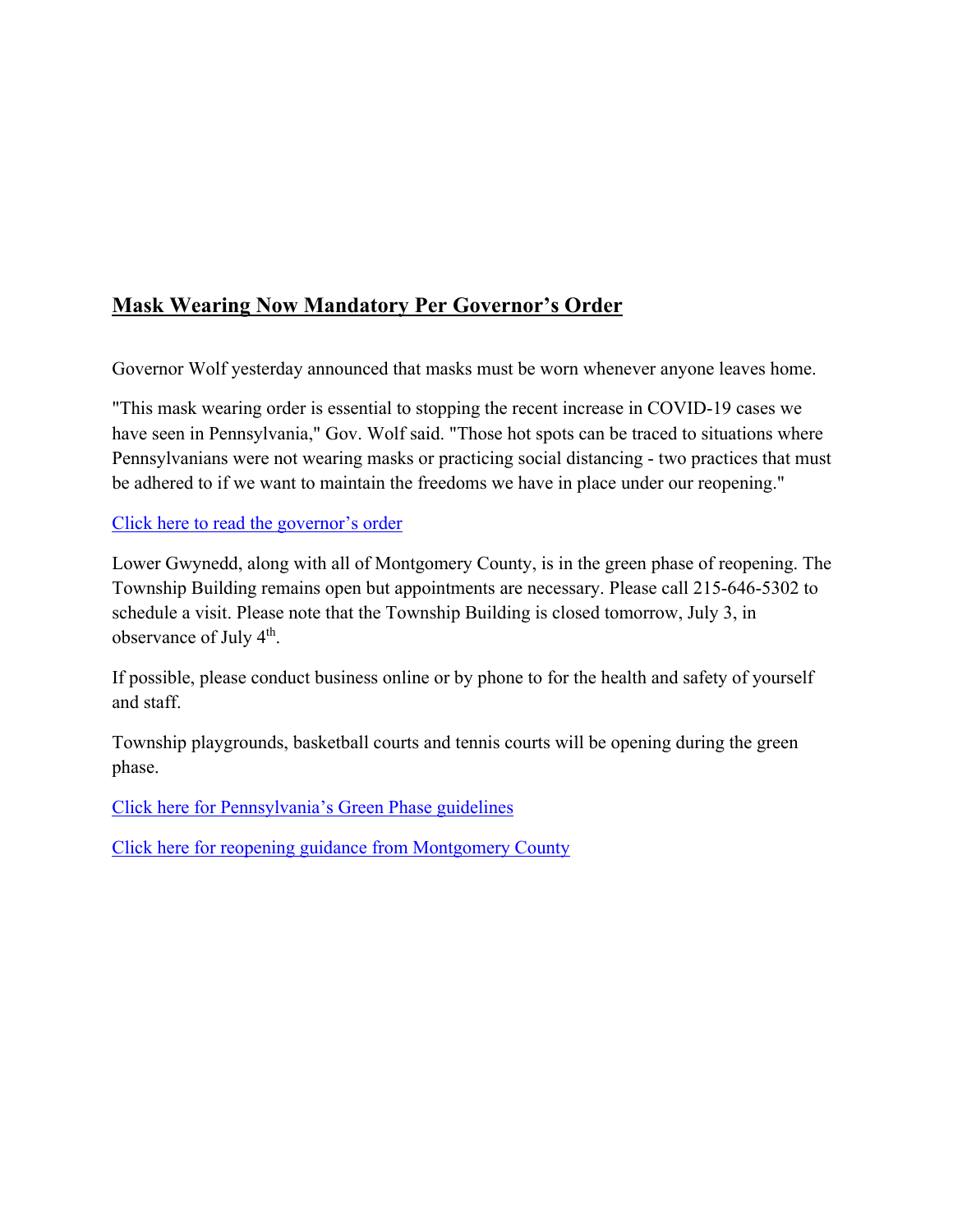



### **Local Fireworks Displays Scheduled**

Private fireworks displays will happen in Whitpain Township at Cedarbrook Country Club at 9 p.m. tonight and tomorrow night at Bluestone Country Club at 9:30 p.m. Please note the displays if you live nearby and would like to take steps to limit noise for children or pets.

### **PikeFest Cancelled**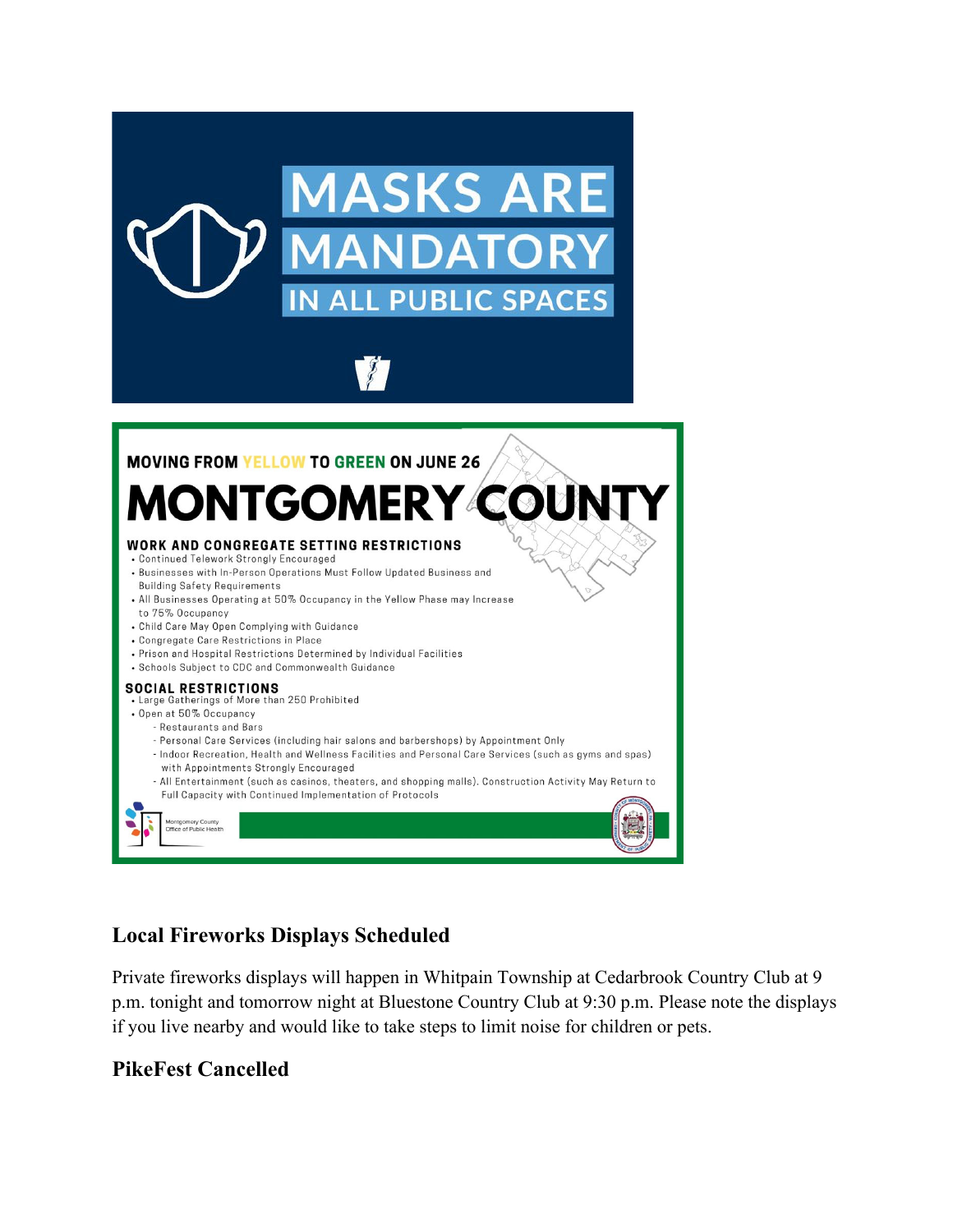Because of health and safety considerations related to COVID-19, the annual 2020 Pike Fest has been cancelled. The Township look forward to the return of Pike Fest in 2021.

# **PECO Expands Financial Assistance Options During Pandemic**

PECO has expanded payment options and financial assistance programs to help customers pay down outstanding balances that may have increased during the pandemic.

Click here to learn more



# **Have A Safe July 4th**

Lower Gywnedd wishes you a happy and safe July 4<sup>th</sup>. If you are celebrating outside, please wear a mask, practice social distancing and wash your hands.



**Coronavirus Resources**